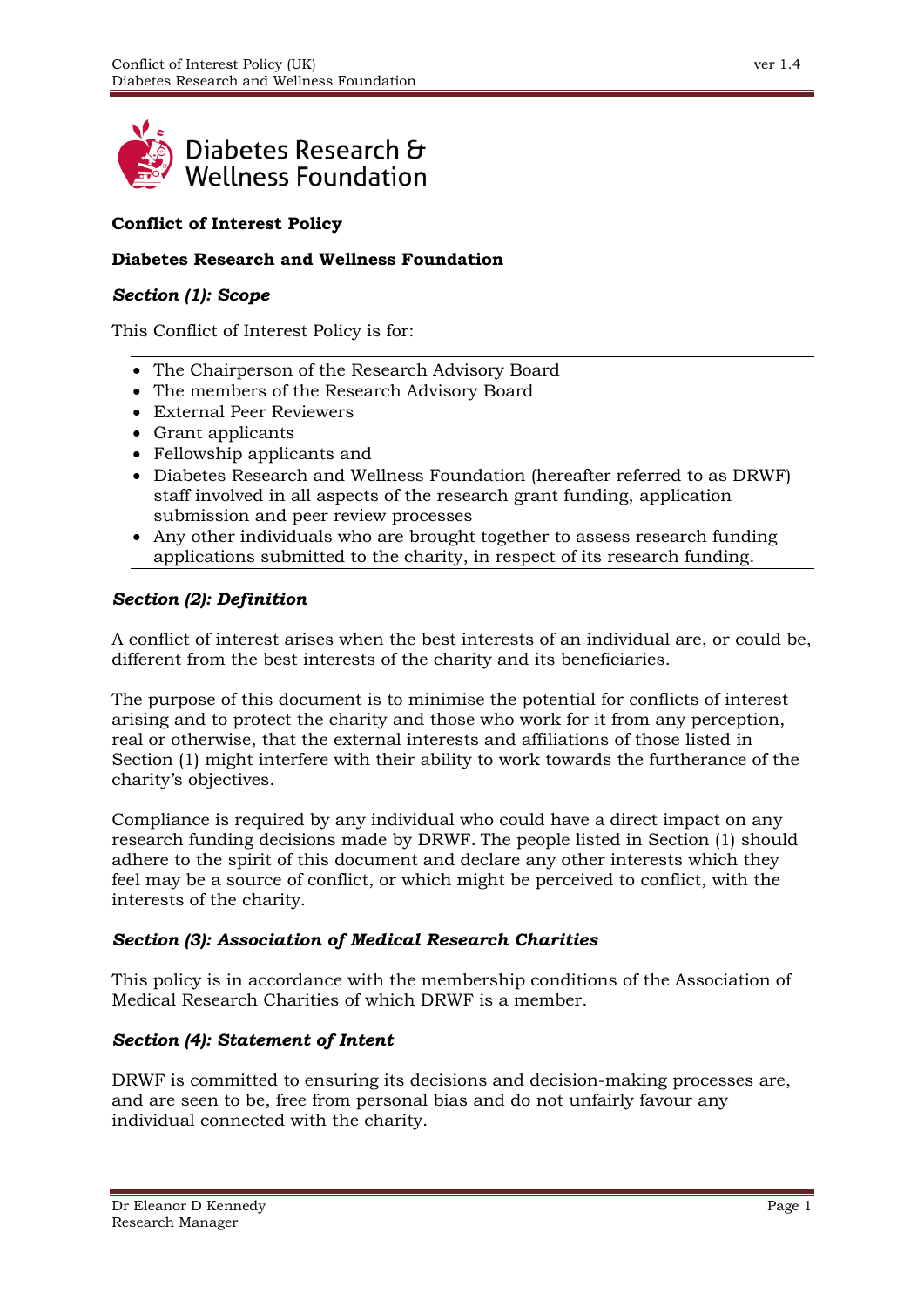It is the policy of DRWF to:

- Ensure that all people list in Section (1) understand what constitutes a conflict of interest and that they have a responsibility to recognise and to declare any conflicts that might arise for them
- Document the conflict and the action(s) taken to ensure that the conflict does not affect the decision making of the organisation

#### *Section (5): General Procedures*

#### *If the individual concerned is an applicant, co-applicant or collaborator on the funding proposal, he/she will be excluded from attending the meeting*

When a person listed in Section (1) identifies that they have a potential conflict of interest other than being an applicant, co-applicant or collaborator on the funding proposal, they must:

- Declare it as soon as he/she becomes aware of it
- Ensure that it is minuted in the appropriate Research Advisory Board papers
- Not take part in any Research Advisory Board discussions relating to the matter
- Not take part in any decision making related to the matter
- Not be counted in the quorum for decision-making related to the matter

*In the interests of frank and open discussion, a person affected by a conflict of interest must leave the room while related discussion/decision-making is taking place, unless there is good reason for them to stay.*

The minutes should reflect:

- The declared conflict
- That the individual or individuals left the room, or the reason that they were asked to stay
- That the individual or individuals took no part in the discussion or decisionmaking process on the matter
- That the meeting was quorate (not counting the affected individual or individuals)
- Any other actions taken to manage the conflict

NB: If a person listed in Section (1) is unsure what to declare, they should err on the side of caution and discuss the matter with the Chairperson of the Research Advisory Board for confidential guidance.

#### *Section (6): Specific Procedures*

#### *(6i): Discussion of Proposals*

a) Details of applications, meeting papers and related correspondence and the names of external referees are strictly confidential and should not be discussed with persons outside the review process.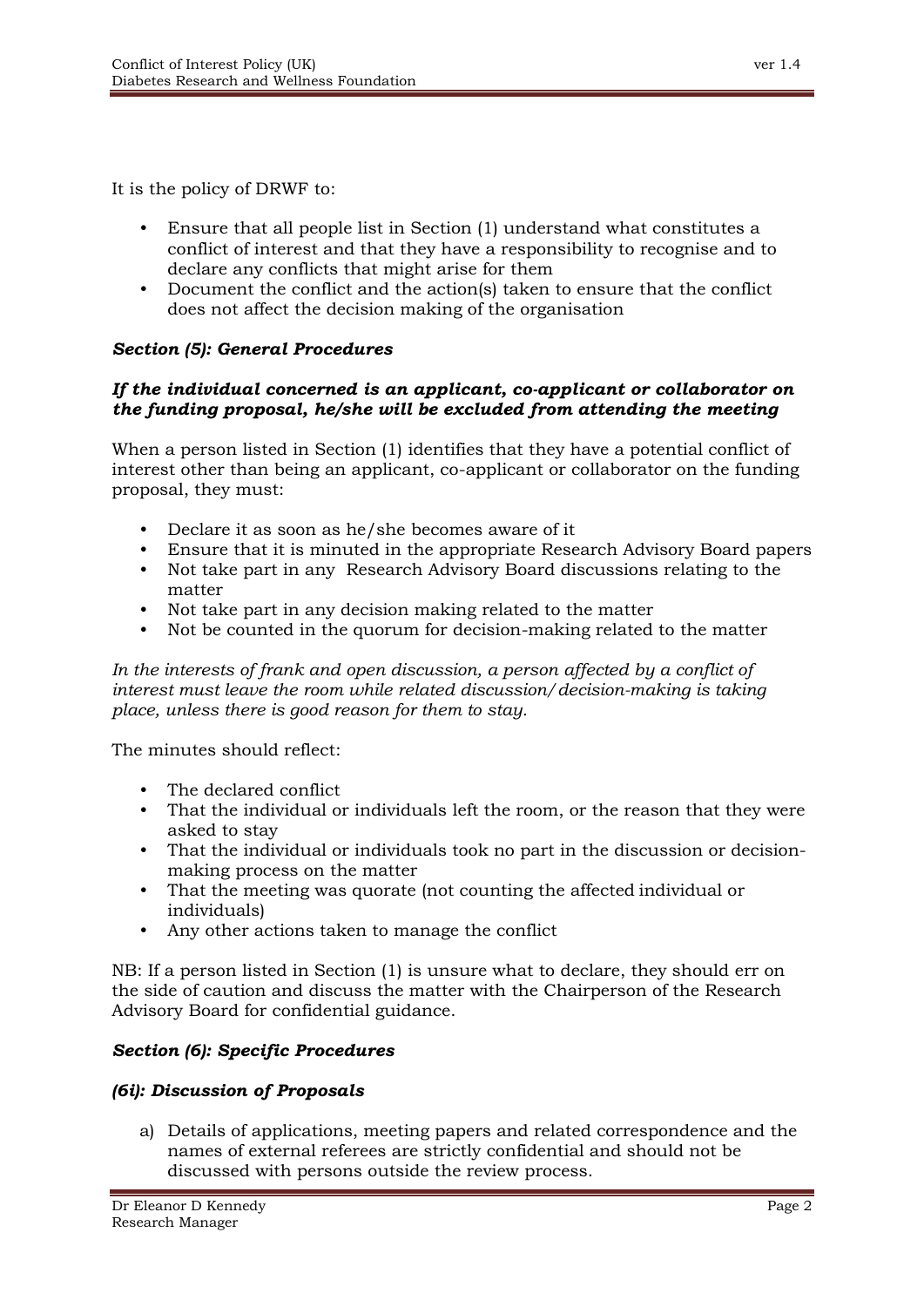- b) Discussions of a proposal between members of the Research Advisory Board which occur outside a committee meeting should be declared to the Chair of the committee
- c) If a committee member is approached by an applicant for technical advice on an application, he or she may provide advice, but must report this to the committee Chair and/or the DRWF Research Manager. They may subsequently be asked by the Chair to absent themselves from a discussion of the application concerned.
- d) If the advice sought by an applicant is on administrative grounds or to seek information on the status of their proposal, the Research Advisory Board member should refer the applicant to the relevant member of the charity's staff.

## *(6ii): Automatic Exclusion from Participation in a Funding Decision*

An individual should be automatically excluded from participation in a funding decision in cases where that individual has a direct interest in the funding proposal under discussion.

A direct interest applies to any of the following situations:

- The individual concerned has a personal or working relationship with an applicant, co-applicant or collaborator on the funding proposal
- A relative of the individual is an applicant, co-applicant or collaborator on the funding proposal
- An applicant, co-applicant or collaborator on the proposal is a business partner of the individual
- An applicant, co-applicant or collaborator on the proposal is a member or employee of the same department at a given institution as the individual concerned.

Where an individual is excluded from a funding decision on any of these bases, he or she should absent themselves from the meeting while the proposal concerned is being discussed. He or she should not receive the application itself or any related papers, including the review forms from the external peer reviewers.

If there are cases where the Chairperson of the Research Advisory Board has a direct interest in the funding proposal under discussion, they should absent themselves from the meeting and the elected Deputy Chair will lead the discussions for that proposal.

If, for any reason, the Deputy Chair has discussed the funding proposal with an applicant prior to submission, or has another possibly compromising relationship with an applicant, another member of the Research Advisory Board e.g. the lead reviewer for the specific funding proposal will chair the discussion for that specific proposal.

## *Section 7: Resolution of Ongoing Conflicts of Interest*

DRWF recognises that the majority of conflicts or potential conflicts will relate to a particular issue and, as such, will not present any long term restrictions on an individual's ability to work for the charity or to sit on its committees.